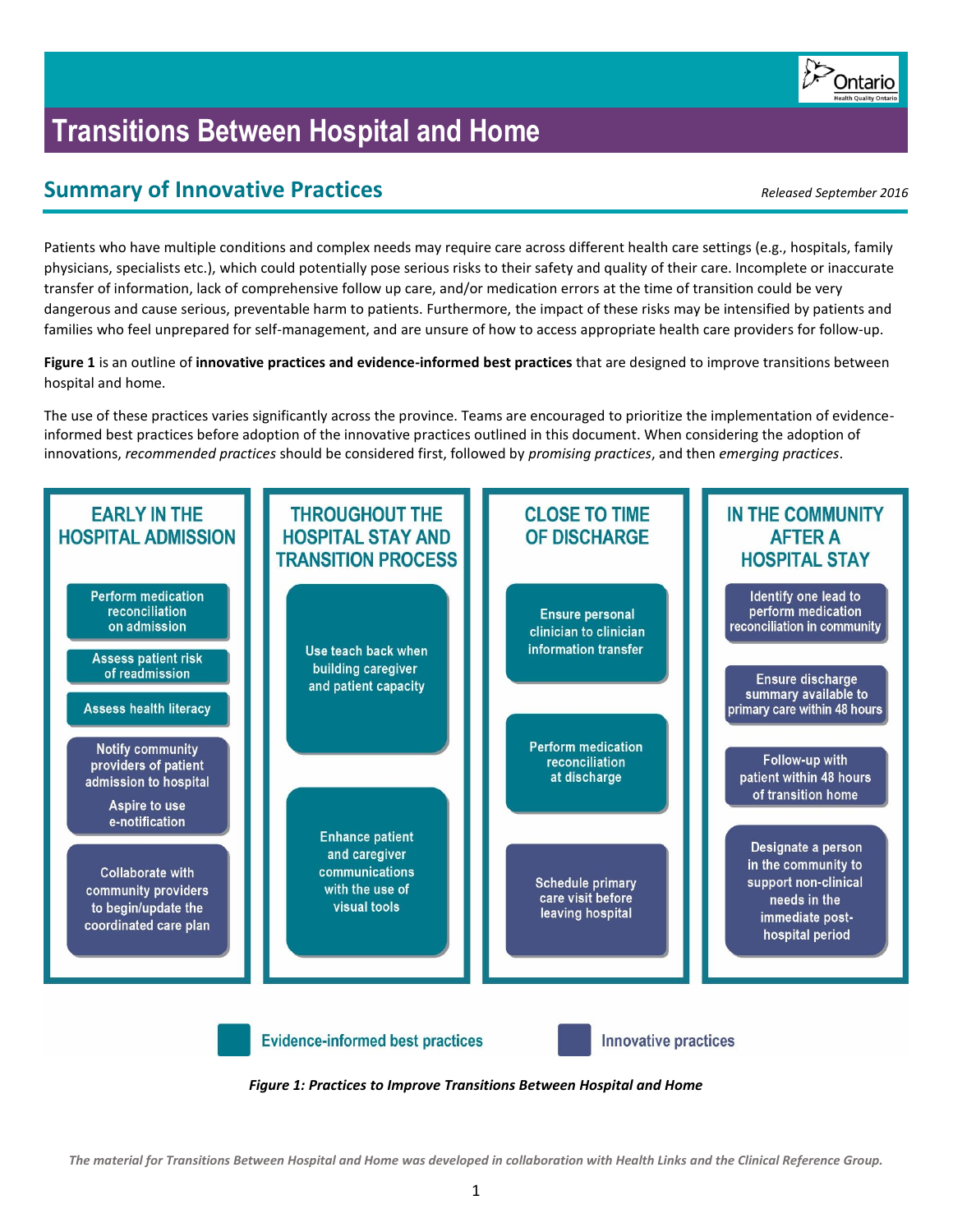## **Quality Improvement: Getting Started**

**Quality improvement (QI)** offers a proven methodology for improving care for patients, residents and clients. QI refers to a team working **towards a defined aim**, gathering and reviewing data to inform their progress and implementing change strategies using rapid cycle improvements. QI science provides **tools and processes** to assess and accelerate efforts for testing, implementing and spreading QI practices. *For additional information on Quality Improvement, please visit:* [http://qualitycompass.hqontario.ca/portal/getting](http://qualitycompass.hqontario.ca/portal/getting-started#.V1rU7bsrK00)[started#.V1rU7bsrK00](http://qualitycompass.hqontario.ca/portal/getting-started#.V1rU7bsrK00) or *contact QI@hqontario.ca for access to e-learning modules.*

### **Innovative Practices**

 $\overline{a}$ 

**Innovative practices** are based on the highest quality evidence and information available and have been defined and assessed by a Clinical Reference Panel<sup>1</sup>. It is suggested that Health Links draw upon this collection of Innovative Practices to create the foundation for supporting their processes and improving transitions for patients within their Health Link.

Throughout these toolkits you will notice that a particular clinical role is not identified to conduct activities associated with the innovative practices. It is suggested that each Health Link identify the most appropriate person for the activities within their local context. **Listed below you will find the selected Innovative Practices relating to Transitions between Hospital and Home**. These practices were selected using a comprehensive environmental scan, evaluated using the **Innovative Practices Evaluation Framework,** and reviewed by the **Health Links Clinical Reference Panel** in June 2016. *For additional information regarding this process and assessment criteria, please visit* [http://www.hqontario.ca/Portals/0/documents/bp/bp-inovative-practices-en.pdf.](http://www.hqontario.ca/Portals/0/documents/bp/bp-inovative-practices-en.pdf)

| <b>Steps for Transitions</b><br>between Hospital<br>and Home | <b>Innovative Practice</b>                                                                                                       | <b>Innovative Practice</b><br><b>Assessment</b> | <b>Clinical Reference Group</b><br><b>Endorsement for Spread</b>                                                                    |  |
|--------------------------------------------------------------|----------------------------------------------------------------------------------------------------------------------------------|-------------------------------------------------|-------------------------------------------------------------------------------------------------------------------------------------|--|
| <b>Early in the Hospital</b><br><b>Admission</b>             | Notify community providers of patient<br>admission to hospital<br>Aspire to use e-Notification                                   | <b>PROMISING</b>                                |                                                                                                                                     |  |
|                                                              | Collaborate in hospital with community<br>providers to begin/update the<br>coordinated care plan                                 | <b>EMERGING</b>                                 | Provincial spread with<br>reassessment using the Innovative<br><b>Practices Evaluation Framework in</b><br>1 year (September 2017). |  |
| Close to the Time of<br><b>Discharge</b>                     | Schedule primary care visit before leaving<br>hospital                                                                           | <b>PROMISING</b>                                |                                                                                                                                     |  |
| In the Community After<br>A Hospital Stay                    | Identify one lead to perform medication<br>reconciliation in the community                                                       | <b>PROMISING</b>                                |                                                                                                                                     |  |
|                                                              | Ensure discharge summary available to<br>primary care within 48 hours of discharge                                               | <b>PROMISING</b>                                |                                                                                                                                     |  |
|                                                              | Follow-up with patient within 48 hours of<br><b>EMERGING</b><br>transition home                                                  |                                                 |                                                                                                                                     |  |
|                                                              | Designate a person in the community to<br><b>EMERGING</b><br>support non-clinical needs in the<br>immediate post-hospital period |                                                 |                                                                                                                                     |  |

*For additional information, please visit the Tools and Resources Tab in the Health Links section of the Health Quality Ontatio at:*  [http://www.hqontario.ca/Quality-Improvement/Our-Programs/Health-Links.](http://www.hqontario.ca/Quality-Improvement/Our-Programs/Health-Links)

<sup>1</sup> *The Clinical Reference Panel is composed of subject matter experts in Health Links, researchers, academia, and stakeholders from across the province.*

*The material for Transitions Between Hospital and Home was developed in collaboration with Health Links and the Clinical Reference Group.*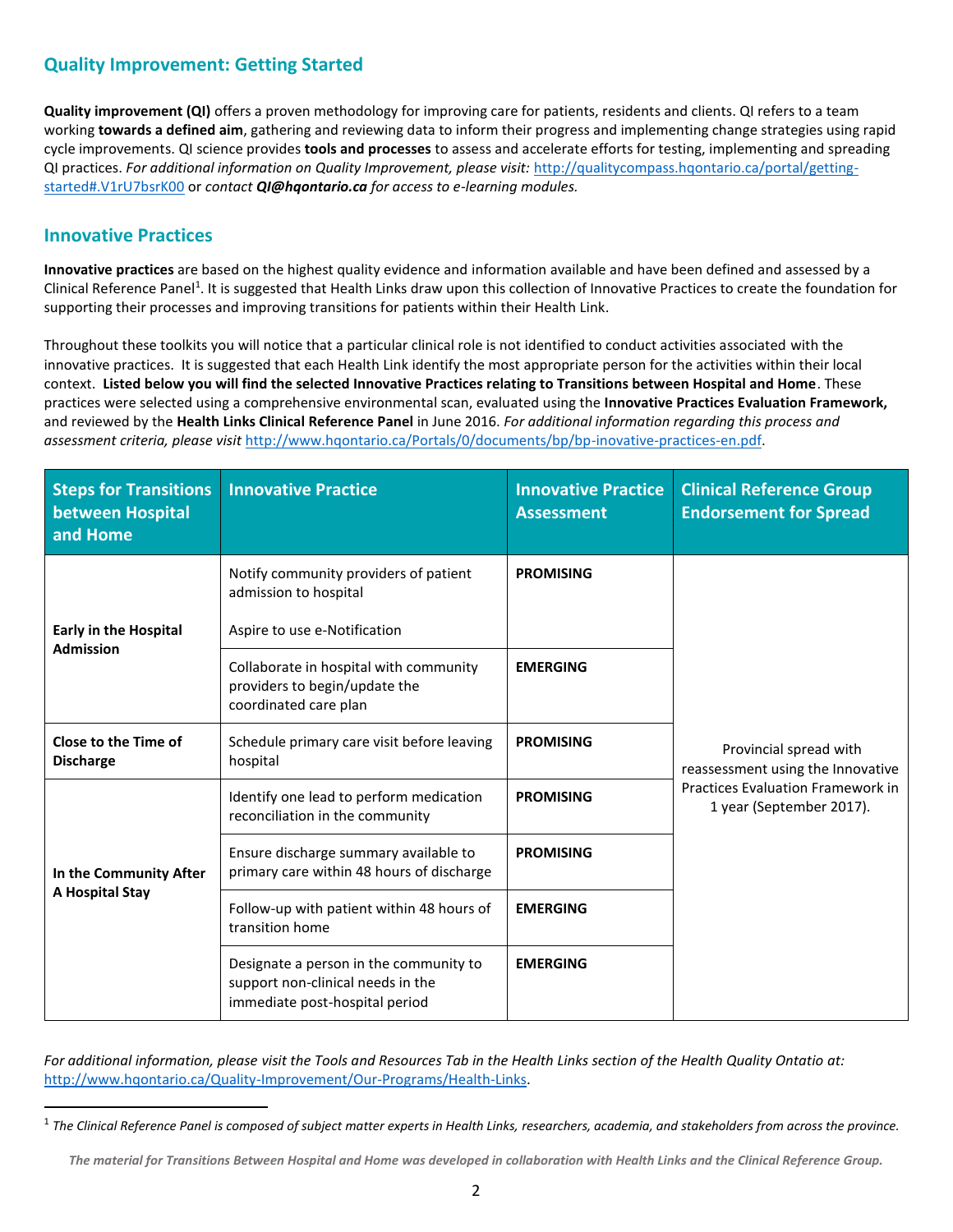#### **Measurement**

**Quality Improvement Measures** are used to help with monitoring progress in implementation of a change and determining whether that change is leading to improvement. Just as a health care provider may monitor heart rate or blood pressure to determine a patient's response to treatment, collecting information relating to processes for the improved provision of care allows the team to know whether they are consistently moving towards a high reliability care environment. *For more information on Quality Improvement and Measurement please visit* [http://qualitycompass.hqontario.ca/portal/getting-started#.V1rU7bsrK00.](http://qualitycompass.hqontario.ca/portal/getting-started#.V1rU7bsrK00)

The following measures have been developed to help to determine: 1) if Innovative Practices for Transitions Between Hospital and Home are being *implemented*; and 2) the impact of these practices on Health Links *processes* and the *outcomes* of care at the patient, population, or systems level.

Health Links, organizations, and/or providers that elect to implement one or more of the Innovative Practices for Transitions Between Hospital and Home are **strongly encouraged to collect data on the associated measures and report them to Health Quality Ontario**. This will enhance analysis at the next review (Sept 2017), which will benefit all of the Health Links.

| <b>Steps for Transitions</b><br>between Hospital<br>and Home | <b>Innovative Practice</b>                                                                          | <b>Outcome Measures</b><br>Are the changes having the<br>intended impact?                                                                                                                                                                                                                 | <b>Process Measures</b><br>Are the practices being implemented as<br>planned?                                                                                                                                                                                                                                                                                                              |
|--------------------------------------------------------------|-----------------------------------------------------------------------------------------------------|-------------------------------------------------------------------------------------------------------------------------------------------------------------------------------------------------------------------------------------------------------------------------------------------|--------------------------------------------------------------------------------------------------------------------------------------------------------------------------------------------------------------------------------------------------------------------------------------------------------------------------------------------------------------------------------------------|
| <b>Early in the Hospital</b><br><b>Admission</b>             | Notify community providers<br>of patient admission to<br>hospital<br>Aspire to use e-Notification   | Percentage of patients<br>$\bullet$<br>with multiple conditions<br>and complex needs who<br>experienced an unplanned<br>readmission to hospital<br>within thirty (30) days of<br>discharge.*                                                                                              | Percentage of patient admission<br>$\bullet$<br>notifications or e-notifications sent to<br>primary care providers (PCP).<br>Percentage of patients with multiple<br>$\bullet$<br>conditions and complex needs<br>identified as needing connection to<br>local Health Link on admission to<br>hospital and offered this connection.                                                        |
| <b>Early in the Hospital</b><br><b>Admission</b>             | Collaborate in hospital with<br>community providers to<br>begin/update the<br>coordinated care plan | Number of coordinated<br>$\bullet$<br>care plans developed or<br>updated at least once<br>with the patient during<br>hospital admission                                                                                                                                                   | Percentage of single points of contact<br>$\bullet$<br>(identified prior to hospitalization)<br>that collaborated on updates to the<br>coordinated care plan while patient is<br>in hospital<br>Percentage of patients with multiple<br>$\bullet$<br>conditions and complex needs<br>involved in developing and/or<br>updating their coordinated care plan<br>while in hospital            |
| Close to the Time of<br><b>Discharge</b>                     | Schedule primary care visit<br>before leaving hospital                                              | Percentage of patients<br>$\bullet$<br>who have multiple<br>conditions and complex<br>needs who see their<br>primary care provider<br>within seven days (7) after<br>discharge from hospital*<br>Percentage of patients<br>$\bullet$<br>with multiple conditions<br>and complex needs who | Percentage of patients with multiple<br>$\bullet$<br>conditions and complex needs who<br>have a primary care provider<br>appointment that was pre-booked<br>prior to leaving the hospital<br>Percentage of patients with multiple<br>$\bullet$<br>conditions and complex needs<br>identified as no-shows to their<br>follow-up appointment with their<br>primary care provider appointment |

*The material for Transitions Between Hospital and Home was developed in collaboration with Health Links and the Clinical Reference Group.*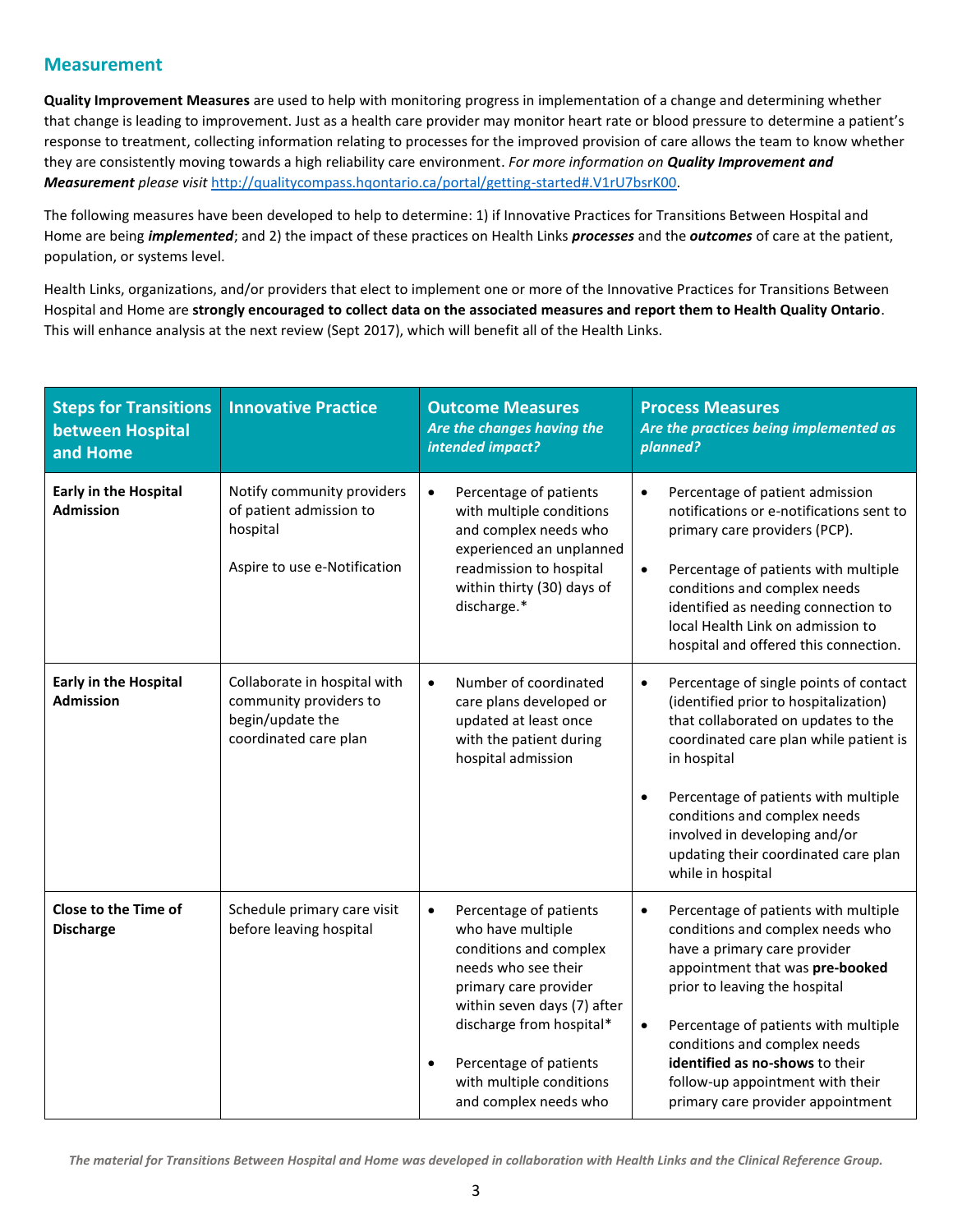| <b>Steps for Transitions</b><br>between Hospital<br>and Home | <b>Innovative Practice</b>                                                            | <b>Outcome Measures</b><br>Are the changes having the<br>intended impact?                                                                                                                                                                                                                                               | <b>Process Measures</b><br>Are the practices being implemented as<br>planned?                                                                                                                                                                                                                                                                                                                                                                                                                                                                                                                                                                   |
|--------------------------------------------------------------|---------------------------------------------------------------------------------------|-------------------------------------------------------------------------------------------------------------------------------------------------------------------------------------------------------------------------------------------------------------------------------------------------------------------------|-------------------------------------------------------------------------------------------------------------------------------------------------------------------------------------------------------------------------------------------------------------------------------------------------------------------------------------------------------------------------------------------------------------------------------------------------------------------------------------------------------------------------------------------------------------------------------------------------------------------------------------------------|
|                                                              |                                                                                       | experienced an unplanned<br>readmission to hospital<br>within thirty (30) days of<br>discharge*                                                                                                                                                                                                                         | that was pre-booked to occur within<br>seven (7) days post hospital discharge<br>Percentage of patients with multiple<br>$\bullet$<br>conditions and complex needs who<br>are unable to have an appointment<br>pre-booked within seven (7) days<br>post discharge due to primary care<br>availability<br>Percentage of patients with multiple<br>$\bullet$<br>conditions and complex needs who<br>decline an offer for an appointment<br>within seven (7) days of discharge<br>Average number of days to primary<br>$\bullet$<br>care follow-up appointment for<br>patients who have multiple<br>conditions and complex needs post<br>discharge |
| In the Community After<br>A Hospital Stay                    | Identify one lead to perform<br>medication reconciliation in<br>the community         | Percentage of medication<br>$\bullet$<br>errors for patients with<br>multiple conditions and<br>complex needs that lead<br>to an emergency<br>department visit<br>Number of medication<br>$\bullet$<br>discrepancies for patients<br>with multiple conditions<br>and complex needs (error<br>did not reach the patient) | Percentage of patients with multiple<br>$\bullet$<br>conditions and complex needs for<br>whom one lead is identified for<br>medication reconciliation<br>Number of medication reconciliations<br>$\bullet$<br>completed per patient with multiple<br>conditions and complex needs in the<br>community post discharge<br>Staff satisfaction related to<br>$\bullet$<br>medication reconciliation process                                                                                                                                                                                                                                         |
| In the Community After<br>A Hospital Stay                    | Ensure discharge summary<br>available to primary care<br>within 48 hours of discharge | Percentage of patients<br>٠<br>with multiple conditions<br>and complex needs who<br>visit the emergency<br>department within seven<br>(7) days post discharge for<br>a similar condition.                                                                                                                               | Percentage of discharge summaries<br>$\bullet$<br>for patients with multiple conditions<br>and complex needs made available to<br>PCPs within 48 hours of discharge.*                                                                                                                                                                                                                                                                                                                                                                                                                                                                           |
| In the Community After<br>A Hospital Stay                    | Follow-up with patient<br>within 48 hours of transition<br>home                       | Percentage of patients<br>$\bullet$<br>with multiple conditions<br>and complex needs who<br>visit the emergency<br>department within seven<br>(7) days post discharge                                                                                                                                                   | Time between discharge of patient<br>$\bullet$<br>and follow up phone call<br>Percentage of patients with multiple<br>$\bullet$<br>conditions and complex needs who<br>identify new issues during the 48-<br>hour follow-up phone call that were                                                                                                                                                                                                                                                                                                                                                                                                |

*The material for Transitions Between Hospital and Home was developed in collaboration with Health Links and the Clinical Reference Group.*